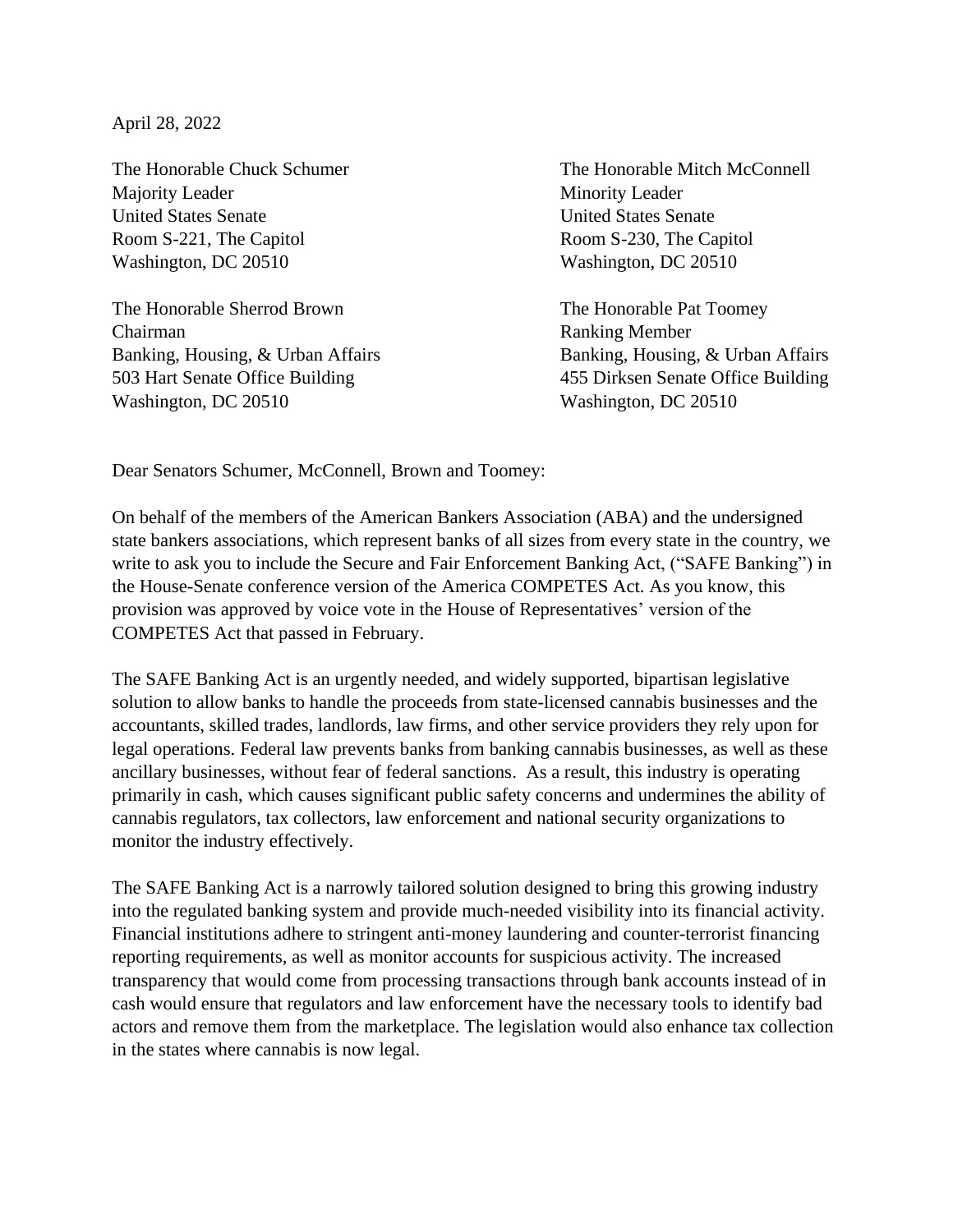The inability of the state-licensed cannabis industry to access safe and regulated financial services is a pressing concern for so many of our nation's communities and the banks that serve them. With state-licensed cannabis businesses currently operating in 37 states and more states weighing legalization, we urge you to include the SAFE Banking Act in the compromise version of the COMPETES Act to address these critical issues as quickly as possible.

Sincerely,

American Bankers Association Alabama Bankers Association Alaska Bankers Association Arizona Bankers Association Arkansas Bankers Association California Bankers Association Colorado Bankers Association Connecticut Bankers Association Delaware Bankers Association Florida Bankers Association Georgia Bankers Association Hawaii Bankers Association Idaho Bankers Association Illinois Bankers Association Indiana Bankers Association Iowa Bankers Association Kansas Bankers Association Kentucky Bankers Association Louisiana Bankers Association Maine Bankers Association Maryland Bankers Association Massachusetts Bankers Association Michigan Bankers Association Minnesota Bankers Association Mississippi Bankers Association Missouri Bankers Association Montana Bankers Association Nebraska Bankers Association Nevada Bankers Association New Hampshire Bankers Association New Jersey Bankers Association New Mexico Bankers Association New York Bankers Association North Carolina Bankers Association North Dakota Bankers Association